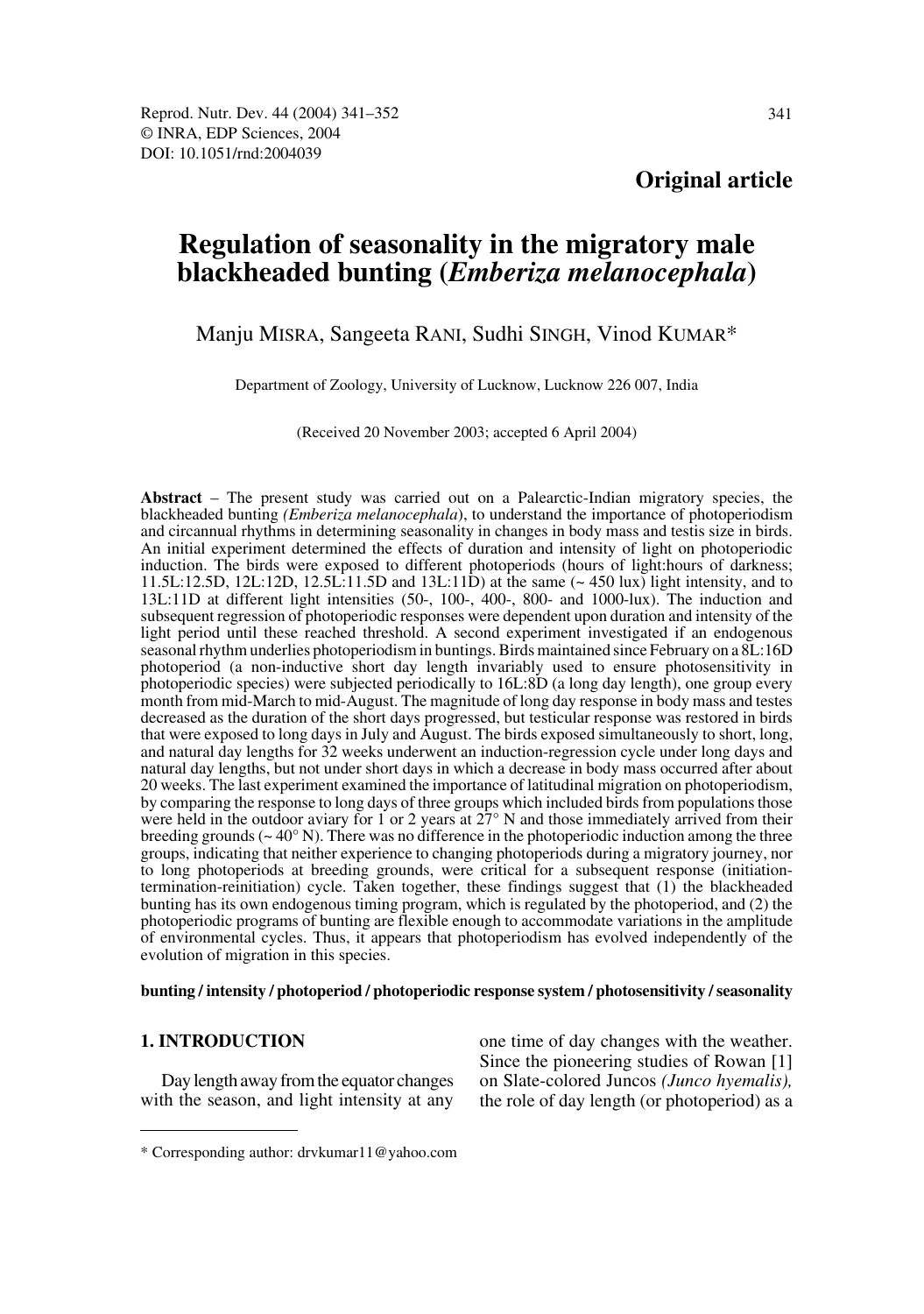major source of temporal information regulating seasonal responses has been demonstrated in many bird species (see especially, [2–8]). Relatively less is known of photoperiodism in tropical birds (but see [9, 10]), and especially of latitudinal migrants that overwinter at lower latitudes. However, we studied photoperiodism in two Palearctic-Indian migrants, the blackheaded bunting *(Emberiza melanocephala)* and the redheaded bunting *(Emberiza bruniceps)*, that breed in summer in west Asia and east Europe ( $\sim 40^{\circ}$  N) and over-winter in India (25° N). They are highly photosensitive; photoperiods  $\geq 12$  h induce body fattening and gonadal growth and development, and subsequently spontaneous regression and photorefractoriness follow if the birds are exposed to stimulatory photoperiods for ca. 12 weeks or more [11–14].

In the nature, birds experience gradual changes in the duration and intensity of daily light, and so they should be able to "read" precisely such gradual changes. How dynamic the photoperiodic response system is can be studied experimentally by subjecting individuals to a range of photoperiods and light intensities. In one such study on Japanese quail *(Coturnix c. japonica),* Follett and Maung [15] found a relationship between the length of photoperiod and rate of photoperiodic induction. The rate of testicular growth was slower by 50% in birds exposed to 12L:12D (12 h of light:12 h of darkness) compared to 14L:10D, 16L:8D and 20L:4D in which full growth had occurred; a near full growth occurred in 13L:11D. Similarly, from their experiments on European starlings *(Sturnus vulgaris)* Bentley et al. [16] concluded a relationship between the light intensity and rate of photoperiodic induction. Starlings exposed to 18L:6D at 3-, 13-, 45- and 108-lux light intensities responded as if they were exposed to 11L:13D, 13L:11D, 16L:8D, and 18L:6D, respectively. Hence, the first goal of this study was to determine the induction-regression response of blackheaded buntings *(Emberiza melanocephala)* to a range of photoperiods and light intensities. The blackheaded bunting differs from the widely studied Japanese quail in being a strong latitudinal migrant (quails are semidomestic), and in having a strong self-sustained photoperiodic clock system [17]; in contrast, quails have a weak self-sustained clock system [18].

Apart from photoperiodism, which is mediated by a circadian rhythm of photoperiodic photosensitivity (CRPP) [3, 7, 17, 19], the other mechanism involved in the regulation of avian seasonality is the circannual rhythm generation [20], as evidenced by studies on spotted munia *(Lonchura punctulata)* [21] and stonechats *(Saxicola torquata)* [22]. A circannual rhythm, which is characterized by a spontaneous initiation-termination-reinitiation of a response, is usually not shown in several photoperiodic species, such as the white-crowned sparrows *(Zonotrichia leucophrys gambelii)* and the blackheaded bunting *(Emberiza melanocephala),* since they exhibit absolute photorefractoriness following long day photostimulation [23, 24]. Our second goal was, therefore, to examine if an endogenous long-term rhythmicity still underlies photoperiodism in the blackheaded bunting by comparing the magnitude of photoperiodic induction in a batch of buntings that were maintained on non-stimulatory short days (8L:16D) and subjected periodically to long days (16L:8D). If demonstrated to be true, this will present a unifying view of photoperiodic and circannual rhythm regulation of long-term seasonal functions in vertebrates.

An issue often inadequately addressed is the plasticity of the photoperiodic response system. In other words, how tightly is the photoperiodic response system coupled to seasonal variations in day length that a species experiences in its natural habitat? A migrant species is a useful model to determine plasticity of the photoperiodic response system, since it experiences varying photoperiodic conditions each year – one at its breeding ground, other at its wintering ground, and still other (consistently varying day lengths) during migration between the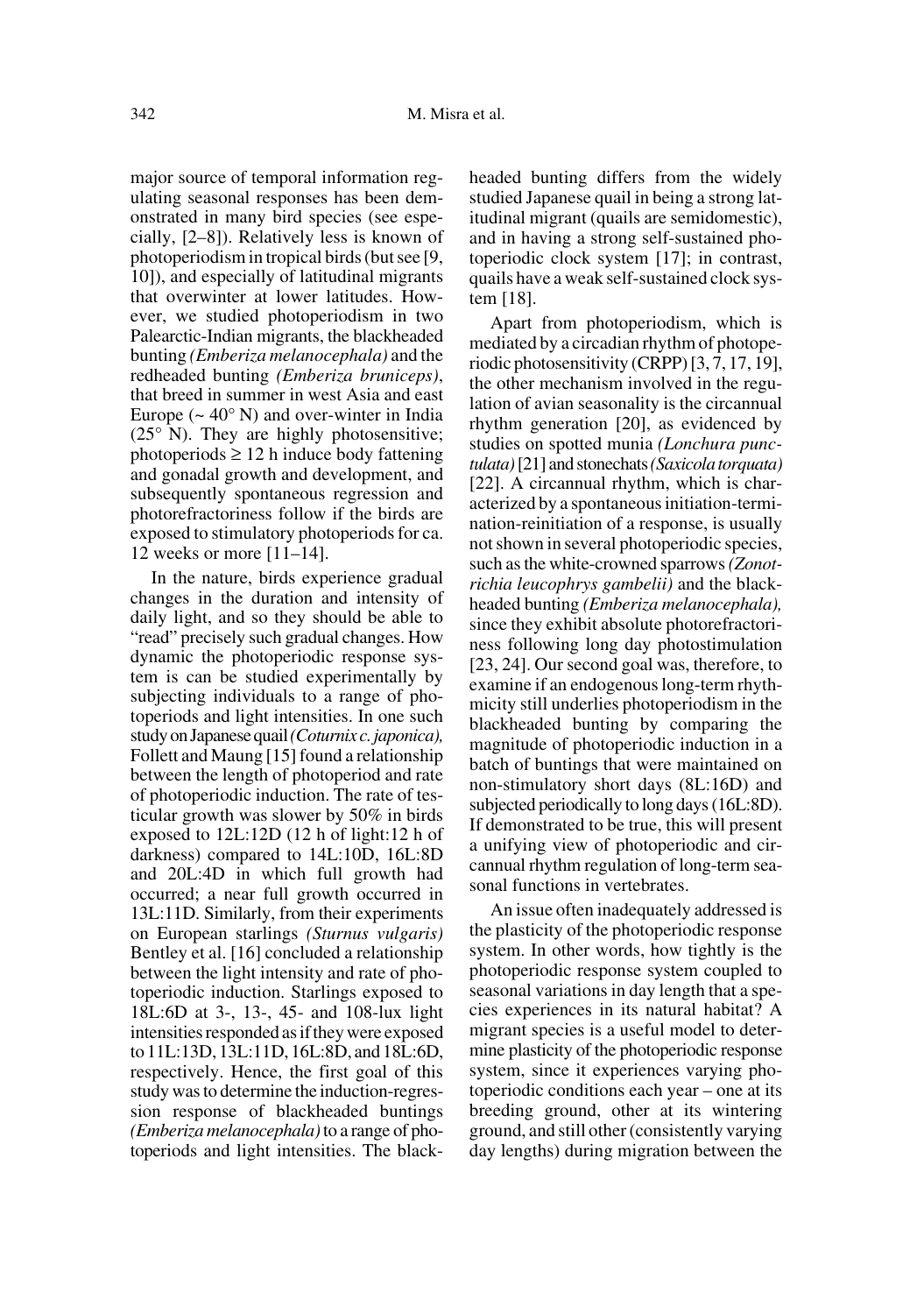

**Figure 1.** Variations in day length (sunrise to sunset on 16th of the month) and in mean temperature at 1200 h during different months of a year. Mean temperature, shown for one-year during the period of this study, was calculated for 15 days from 8th to 22nd of every month. Also plotted (circles) is the variation in day length (sunrise to sunset 16th of the month) at different latitudes that blackheaded bunting likely experiences during the year in its migration, and at breeding  $($   $\sim$  40 $-$ 45° N) and wintering (25° N) grounds, based on Ali and Ripley [32]. Buntings leave breeding grounds in late July/August, and start returning to their breeding grounds in early April (spring migration). Birds at breeding grounds and wintering grounds  $(25^{\circ} N)$  are noticed beginning from May and October, respectively.

wintering and breeding grounds. For example, the blackheaded bunting flies south in the autumn (fall or autumnal migration) to their wintering grounds at  $\sim$  25 $\degree$  N, and then returns north in the spring (spring or vernal migration) to their breeding grounds at  $\sim$  40 $\degree$  N. Therefore, we compared the photoperiodic response of buntings held captive at 27° N for 1–2 years, and so were deprived of experiencing photoperiodic cycles that would have been experienced by migrating birds, with that of new arrivals that had experienced usual photoperiodic variations.

## **2. MATERIALS AND METHODS**

The experiments were performed on male migratory blackheaded buntings (*Emberiza melanocephala*) obtained in February from overwintering flocks at 25° N. Unless otherwise indicated, the birds were held under short days (8L:16D), until exposed to an experimental lighting condition, to ensure their photosensitivity to light. An 8L:16D light regime was considered as short day since day lengths which buntings experience at their breeding ground scattered from  $\sim$  40–45° N can be as short as  $\sim$  8.5 h per day (Fig. 1). Also, our previous studies have shown the absence of photostimulation and maintenance of photosensitivity under 8L:16D [11, 12]. Such short day pretreated birds were referred to as photosensitive birds.

## **2.1. Experiment 1. Effects of increasing duration and intensity of light periods**

This experiment, beginning 12 June 2000, addressed the first goal of the study, and contained two sets of experiments performed on photosensitive birds. The first set examined responses (body fattening and subsequent gain in body mass, and testis recrudescence) to photoperiods that were close to the threshold photoperiod for photoperiodic induction in buntings [12]. Groups of birds  $(n = 6-8$  per group) were exposed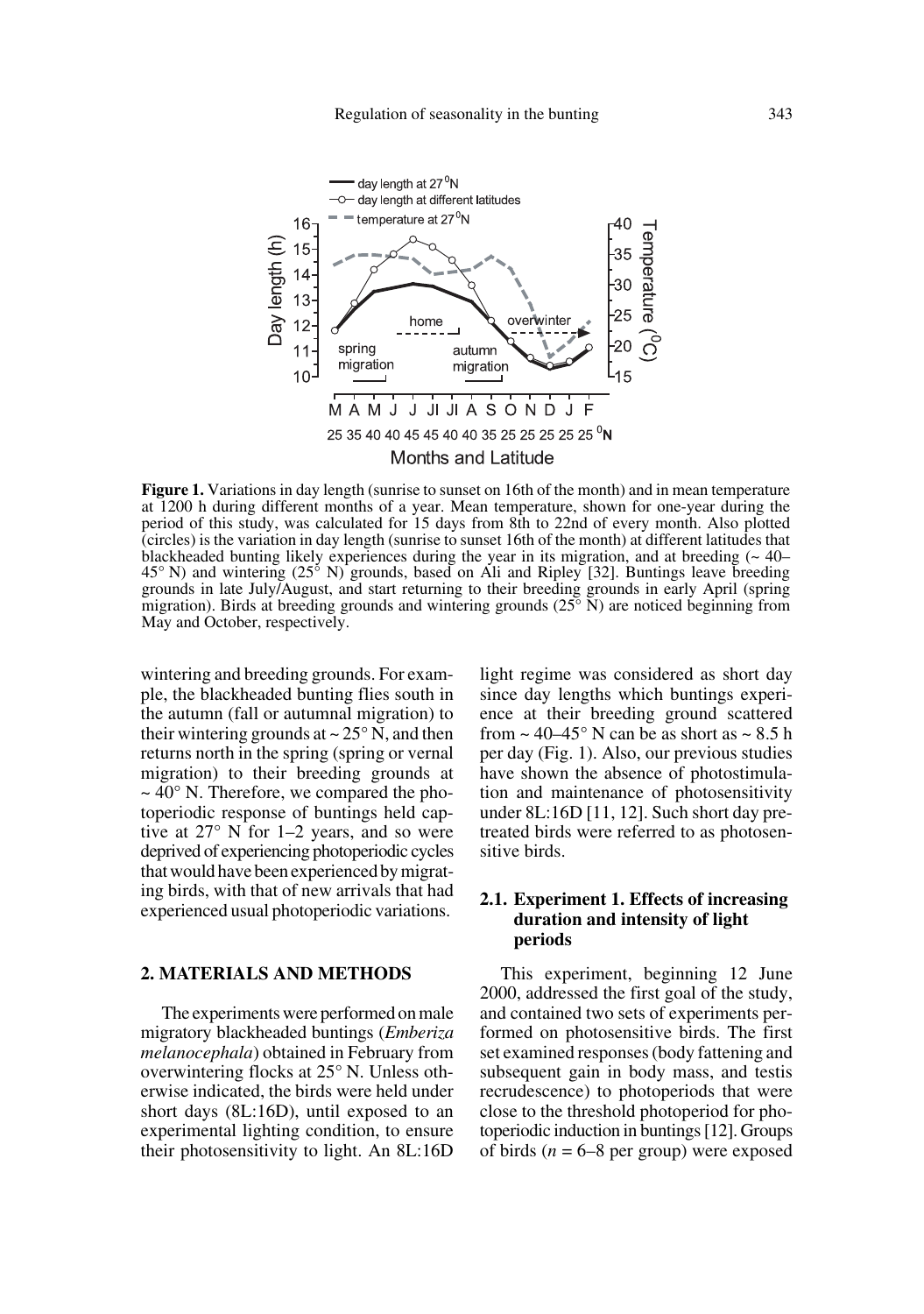for 12 weeks to 11.5L:12.5D, 12L:12D, 12.5L:11.5D and 13L:11D photoperiods with a light intensity of  $\sim$  450 lux at the perch level. In the second set, which examined the effects of a varying intensity on photostimulation, the birds  $(n = 5-6$  per group) were exposed for 11 weeks to 13L:11D, a photoperiod that induces a full response in buntings [25], at 50-, 100-, 400-, 800- and 1000-lux light intensities.

## **2.2. Experiment 2. Seasonal changes in photoperiodism**

This experiment asked the question as to whether the inductiveness of the photoperiodic response system is altered seasonally. We attempted to answer this by examining whether or not birds on short days, which would have not undergone the induction-regression-refractoriness response cycle, would exhibit a full response when they were periodically subjected to a long day. Beginning from mid-March 2000, and continuing every month for the next six months (mid-March to mid-August), a group (*n* = 5–11) of buntings from the stock maintained on 8L:16D since mid February was transferred to 16L:8D for a period of 10 weeks. Simultaneously, from mid-March, we subjected birds (*n* = 7–14) to 8L:16D, 16L:8D and NDL (natural day length) for 32 weeks, covering the entire duration of the long day transfer experiment.

## **2.3. Experiment 3. Plasticity of the photoperiodic response system**

This experiment investigated whether buntings deprived from experiencing day lengths that they would experience during migration and at the breeding grounds (Fig. 1) would show reinitiation of body fattening and testicular growth in the subsequent year as if they were similar to those immediately returned from the breeding grounds. A batch of buntings were held captive in our out door aviary at 27° N since February 2000 and 2001. In March 2002, a group of birds from these two captive stocks [years  $2000 (n = 8)$  and  $2001 (n = 9)$ ] along with a group  $(n = 8)$  of birds from newly arrived stock (caught in February 2002 and acclimated to aviary conditions since then) were exposed to 16L:8D for 3 weeks.

During the photoperiodic treatment, the birds were held in groups of 3 or 4 individuals per cage (size  $-45 \times 25 \times 25$  cm) in light-proof boxes (size  $-138 \times 60 \times 56$  cm) providing white light by fluorescent (Philips) tubes. Automatic time switches controlled the periods of light and darkness. Light intensity was always measured at the perch level by an Eurisem Technics EP 628 digital Lux meter. Temperature was not strictly regulated, but our indoor photoperiodic chambers are well aerated and the temperature inside these chambers does not vary more than 1–2 °C from the room temperature. However, we recorded temperature of the outdoor aviary daily three-times a day (0800, 1200 and 1700 h) during the course of the experiment. Figure 1 shows variations in mean temperature at 1200 h (calculated for 15 days from 8th to 22nd of every month) and day length (on the 16th of every month) at 27° N covering the experimental period, and also in day length what buntings might experience in the wild when migrating and at their breeding and wintering grounds.The induction and subsequent regression of a photoperiodic response were measured by recording changes in the body mass and testis size at the beginning and the end of the experiment, and also at appropriate intervals during the experiments (see figures). Body mass was measured using a top pan balance to an accuracy of 0.1 g. The testicular response was assessed by laparotomy under local anesthesia (for details, see [26]). The dimensions of the left testis were recorded, and testis volume was calculated from 4/3π*ab2*, where *a* and *b* denote half of the long and short axes, respectively. The data are presented as means and SEs. They were analyzed statistically using 1-way and 2-way analysis of variance (ANOVA) with or without repeated measures, as appropriate, followed by the post hoc Newman-Keuls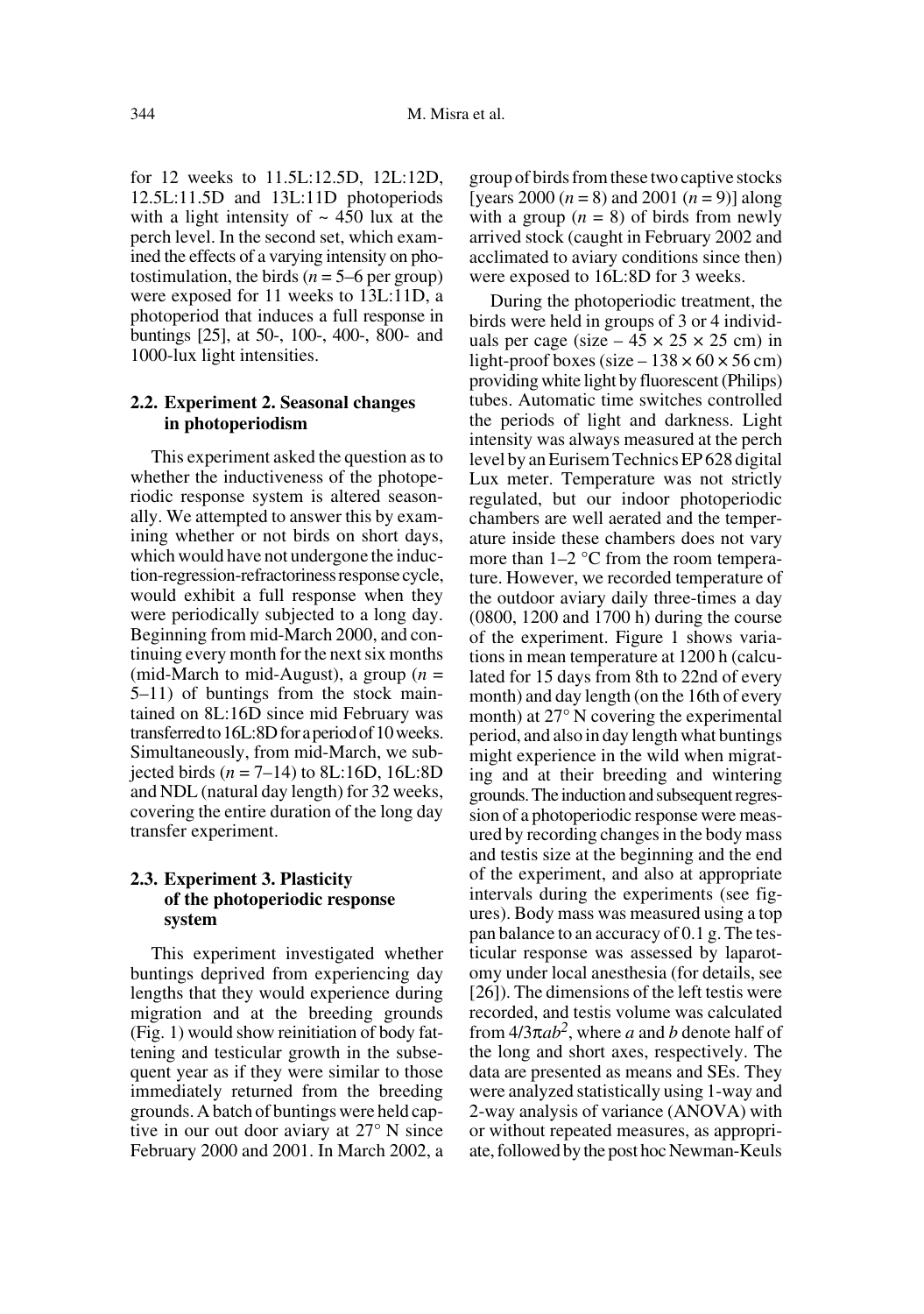test, if ANOVA indicated a significance of the difference. Two groups at one timepoint were compared using the Student *t*-test. Significance was taken at *P* < 0.05.

#### **3. RESULTS**

## **3.1. Experiment 1. Effects of increasing duration and intensity of light periods**

#### *3.1.1. Effects of increasing duration*

Figures 2a and 2b show significant gain and loss in body mass, and growth and regression of testes under all four photoperiods (*P* < 0.0001, 1-way RM ANOVA). A comparison by 2-way ANOVA of data on body mass from all experiments indicates a significant effect of both the photoperiod  $(F<sub>(3.140)</sub> = 3.85, P < 0.01)$  and the duration of exposure (F(6,140) = 17.63, *P* < 0.0001). At the end of 2 weeks, there was a significant gain (*P* < 0.05, Newman-Keuls post hoc test) in the body mass of the birds exposed to 13L:11D (Fig. 2a). In the other three groups, a similar gain in body mass (*P* < 0.001, Newman-Keuls post hoc test) was found at the end of 4 weeks, when the birds in the 13L:11D had a near-maximum gain (Fig. 2a). At the end of 6 weeks, all birds had maximum (or near maximum as in 11.5L birds) gain in body mass, which they maintained until 8 weeks of exposure. Thereafter, there was a spontaneous decrease in fat stores and subsequent loss in body mass, and at the end of 12 weeks the mean body mass of all but the 13L:11D groups was not different from their initial means.

A similar pattern was observed in the testicular response. There was a significant (*P* < 0.001, 1-way RM ANOVA) growthregression of the testes in all photoperiods. However, the rate of testis recrudescence was duration-dependent: 11.5L < 12L <  $12.5L < 13L$  (Fig. 2b). At the end of 4 weeks, testis growth was 80-, 33-, 25-, and 10-% of the maximum growth attained in this experiment under 13L:11D, 12.5L:11.5D, 12L:12D and 11.5L:12.5D, respectively. Also, the birds exposed to 11.5L and 12L had more variable response. The peak testicular response in respective photoperiods was maximal at the end of 8 weeks, although mean testis size of 11.5- and 12L birds were still 50% and 75%, respectively, compared to that of 12.5L or 13L birds at this time (Fig. 2b).

#### *3.1.2. Effects of increasing intensity*

Figures 2c and 2d show differential effects of light intensity on photoperiodic induction. A complete photoperiodic response cycle, represented by significant (*P* < 0.0001, 1-way RM ANOVA) gain-loss in body mass and growth-regression in testes, occurred in all groups except the one exposed to 50 lux. At 50 lux light intensity, a significant (*P* < 0.05, 1-way RM ANOVA) gain in body mass occurred after 11 weeks of exposure, resulting in a 7-week delay in photoperiodic induction in this group as compared to the other groups in the experiment (Fig. 2c). However, because of the large individual variations, there was no statistical significance of difference, when this group was compared with other groups at higher light intensities (100-, 400-, 800- and 1000-lux; Fig. 2c). At 100-lux light intensity, all birds attained full response, and were not different from those in the other three groups at higher light intensities (Fig. 2c). However, there were some differences in the response pattern between these four groups, such as: (i) a light intensity of 1000 lux appeared to accelerate the photoperiodic induction, and the peak in response was advanced by at least 2 weeks; (ii) the peak response in the 1000-lux group was slightly smaller; and (iii) the gain-loss response curve for body mass of the 400-lux group was slightly different (Fig. 2c).

A similar testicular response to various light intensity treatment was also found (Fig. 2d). A significant increase (*P* < 0.05, 1-way RM ANOVA) in testis size was found at the end of 2 weeks in all the groups, except the one exposed to 50 lux (Fig. 2d).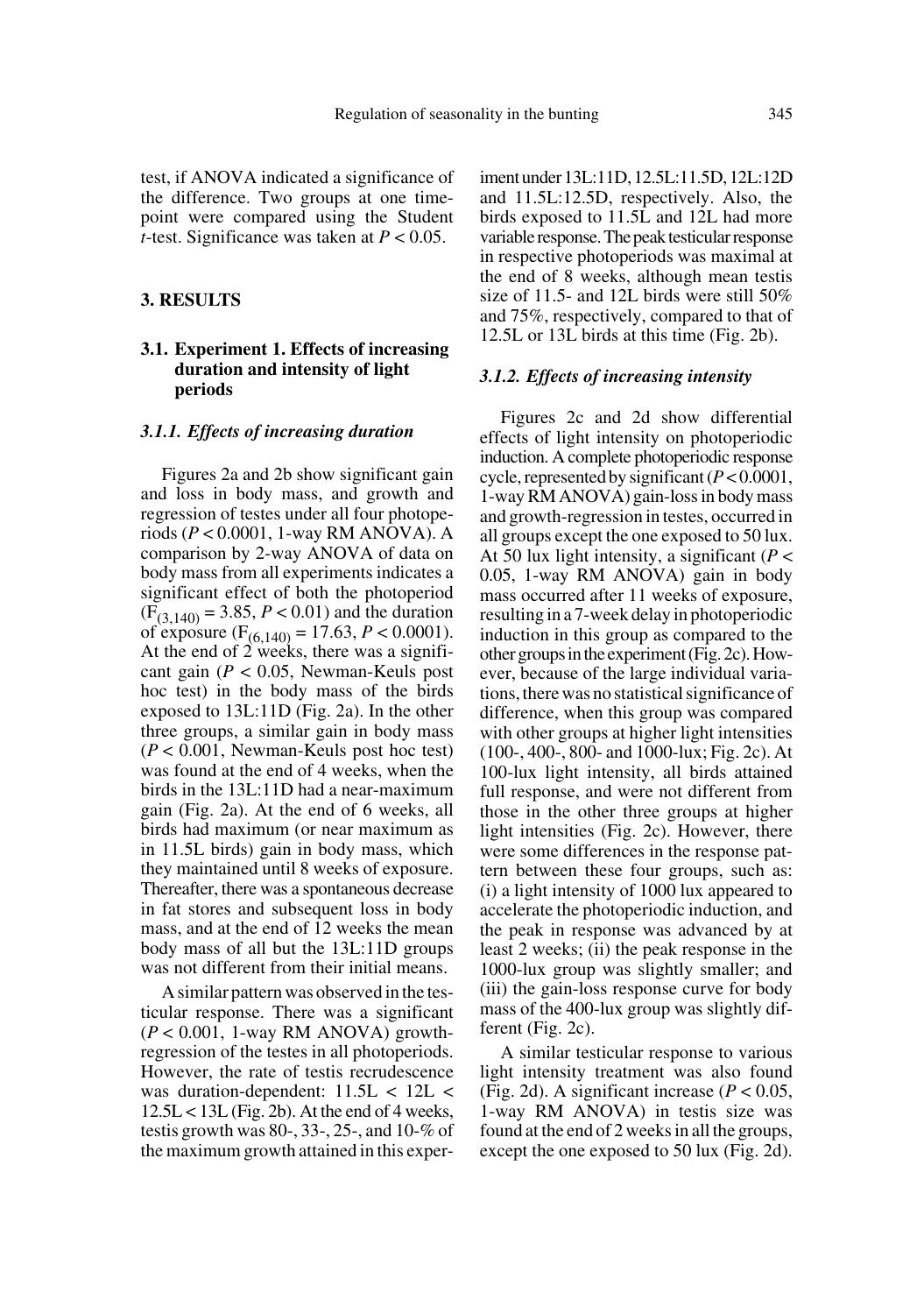

**Figure 2.** Mean ( $\pm$  s.e.m) body mass and testis volume of the blackheaded bunting in response to different photoperiodic conditions. Left (a, b) – photoperiod effects: photosensitive birds (*n* = 6–8) were exposed to different photoperiods (ranging from 11.5-, 12-, 12.5- and 13-h light per day) for 12 weeks. Note: (i) a faster photoinduction in 13L:11D, significantly different from other groups in testis response, (ii) a difference in the response pattern between body mass and testes under 11.5L:12.5D, and (iii) a similarity in the induction-regression response curve. Right – intensity effects (c, d): photosensitive birds  $(n = 5-6)$  were exposed to 13L:11D for 11 weeks at 50-, 100-, 400-, 800- and 1000 lux light intensities. There was an intensity-dependent photoinduction, and similarity in the induction-regression response when the threshold was reached. Significance of difference,  $P < 0.05$ ; \* different from initial observation; α, different from two or more groups.

Birds exposed to 50 lux showed a significant increase in testis size by the end of 8 weeks, but did not attain full testicular response (Fig. 2d). Hence, the testicular response to the 50-lux light intensity was different from the testicular response to higher light intensities. A 2-way ANOVA reveals a significance in effects of both the light intensity (body mass:  $F_{(4,147)} = 5.92$ ,  $P = 0.002$ ; testes:  $F_{(4,105)} = 7.57$ ,  $P = 0.0001$ )

and the duration of exposure (body mass:  $F_{(6,147)} = 11.99, P < 0.0001$ ; testes:  $F_{(4,105)} =$  $38.24, P < 0.0001$ ).

## **3.2. Experiment 2. Seasonal changes in photoperiodism**

The results are shown in Figure 3. Buntings exposed to long days underwent a complete induction-regression cycle (Figs. 3a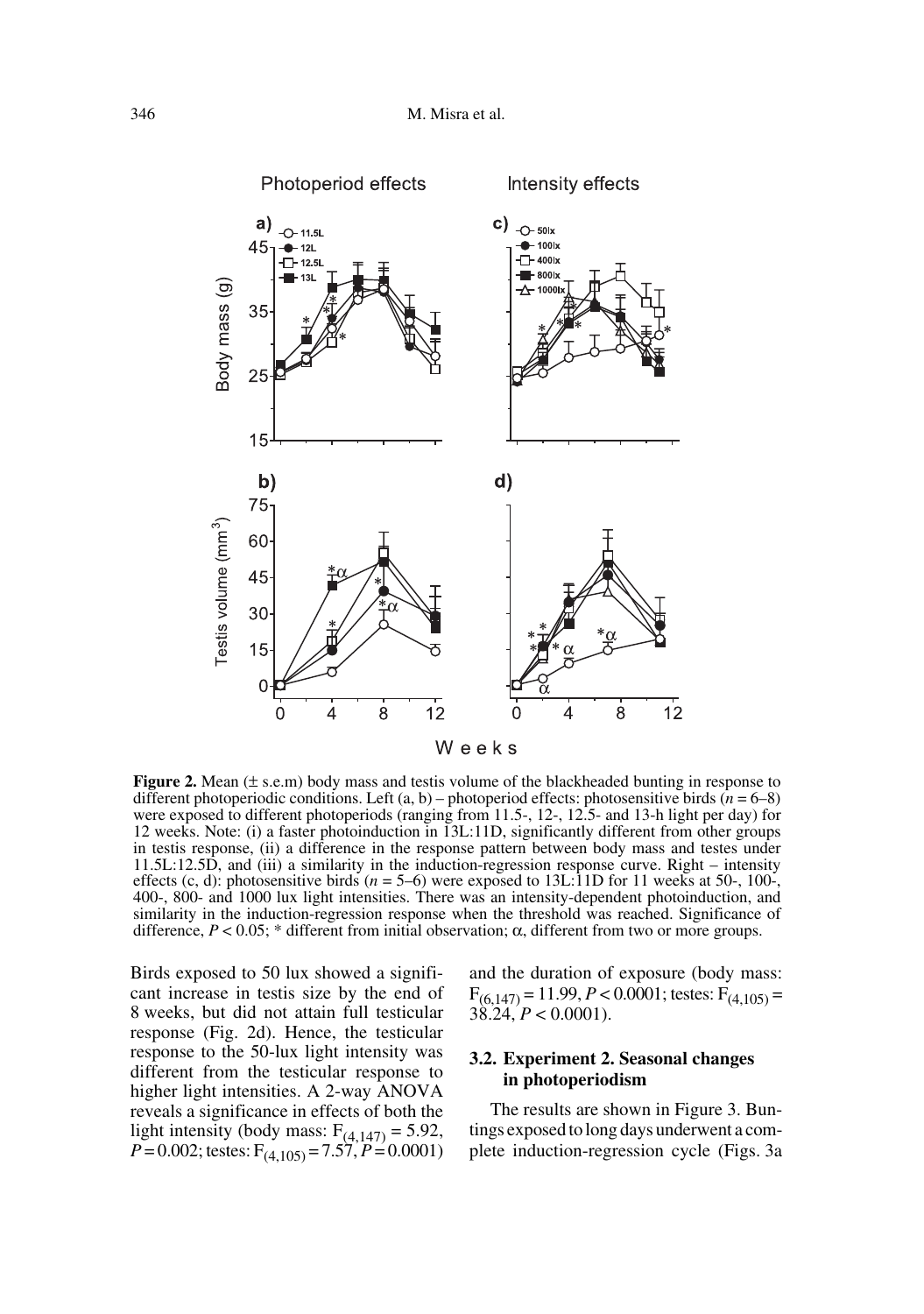

**Figure 3.** Changes (mean  $\pm$  s.e.m) in body mass and testis volume of the blackheaded bunting held under different photoperiodic conditions. Left (a, b) – long-term exposure: photosensitive bunting were held under natural day length (*n* = 7) at 27° N or exposed to short- (8L:16D; *n* = 13) and long days (16L:8D;  $n = 14$ ) for 32 weeks, beginning mid-March. There was a complete inductionregression cycle under natural day lengths and long days but no photoinduction under short days (however, note a significant decrease in body mass, week 24 onwards). Right  $(c, d)$  – monthly transfer to 16L:8D: photoinduction-regression of body mass and testes in photosensitive bunting that were maintained under 8L:16D since February, and each month beginning from mid-March, a group (*n* = 5–11 per group) of birds were subjected to 16L:8D for 10 weeks. Note a difference in the response during different months; first a consistent decrease in the magnitude of response of both body mass and testicular responses, and then restoration of testicular response in July and August. The asterisks indicate a significance of difference at  $P < 0.05$ . \* Compared with an initial observation; \*\* compared with other groups.

and 3b). That is, they first fattened and gained in body mass and the testes recrudesced, and then underwent spontaneous depletion in fat stores and loss in body mass, and testicular regression (Figs. 3a and 3b). A similar induction-regression cycle in body mass and testes was induced in response to consistently lengthening natural day lengths from March to May, although there was a delayed response under natural day length due to gradual increments in daily light hours. The peak response was almost identical in both the artificial long days and natural long days. In contrast, the birds exposed to short days did not respond, and they maintained unstimulated body mass and small testes (Fig. 3a). However, by week 24 of short day exposure, there was a significant decrease in body mass (*P* < 0.05, Newman-Keuls post hoc test).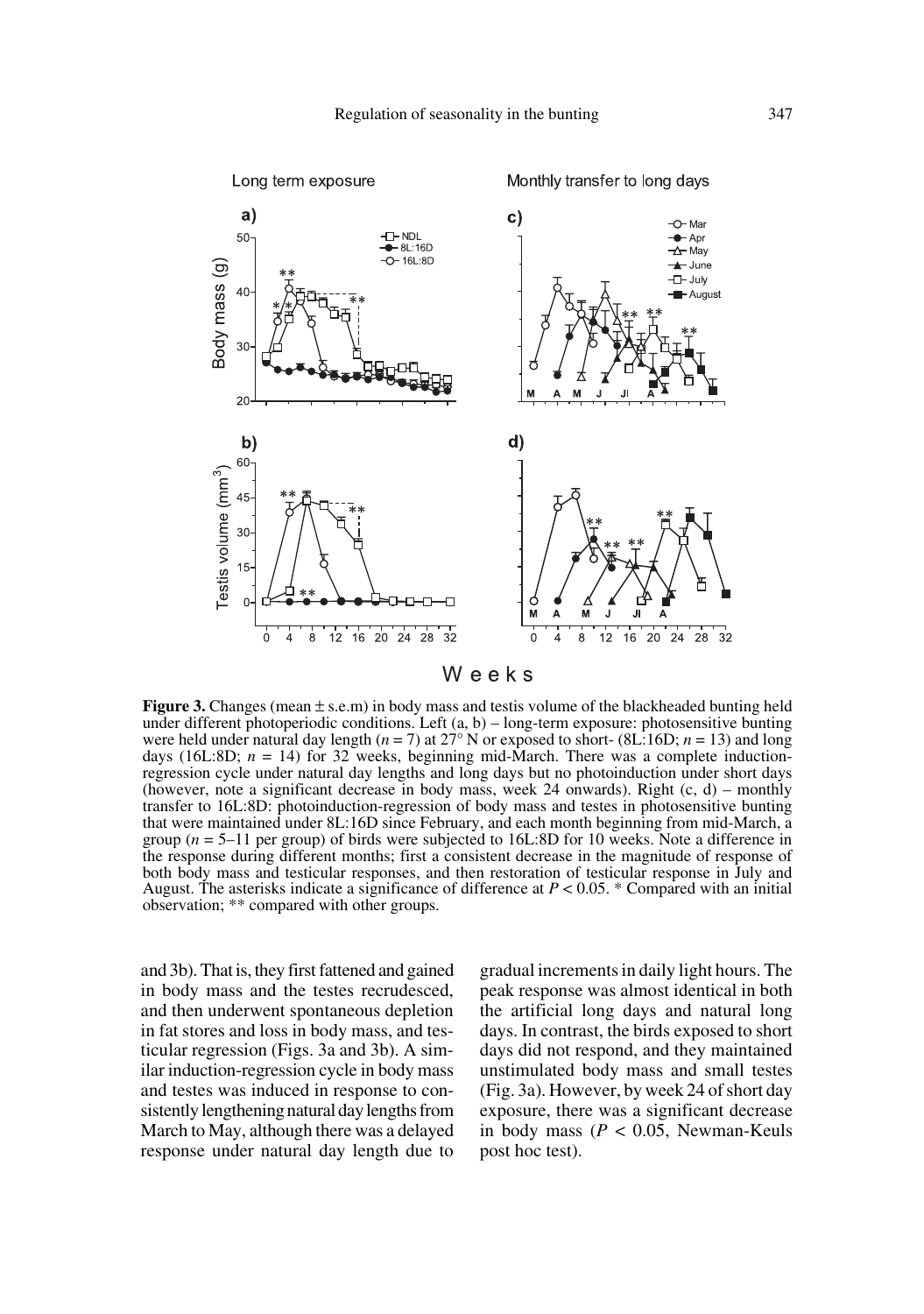An induction-regression response curve, as is typical of response to long days (Figs. 3a and 3b), was stimulated in buntings that were transferred from short days to long days in the middle of every month from mid-March to mid-August (Figs. 3c and 3d). The induction-regression response curves of all groups were significant (*P* < 0.05, 1-way RM ANOVA), but the peaks in response were significantly different across the groups (body mass: *P* < 0.01, 1-way RM ANOVA; testes: *P* < 0.0001, 1-way RM ANOVA). The peak gain in body mass was similar in March, April and May birds, but was lower in June, July and August birds (Fig. 3c); the peak body mass gain in August birds was significantly different (*P* < 0.05, Newman-Keuls post test) from that of March or May birds. Also, initial average body mass of birds taken from short days progressively decreased from March to August, but these were not statistically significant ( $P = 0.0784$ , 1-way ANOVA). Although there was no difference in the initial size of the testes among different groups, the peak testicular growth became progressively (significantly) smaller (*P* < 0.0001, 1-way ANOVA) in April, May and June birds, but then was restored in July and August birds (Fig. 3d). The peak testis growth of the March group was significantly different (*P* < 0.05, Newman-Keuls post hoc test) from all, but the August groups; the June group had the smallest peak (Fig. 3d).

## **3.3. Experiment 3. Plasticity of the photoperiodic response system**

Buntings showed a significant induction (*P* < 0.0001, 1-way RM ANOVA) and attained a full photoperiodic response under long days, regardless of whether they came from the stocks that were held captive for 1 or 2 years at 27° N or from the freshly arrived stock (Fig. 4). There were, however, a few noticeable differences. First, at the beginning of the experiment, the body mass and testis size of the three groups were dif-



**Figure 4.** A comparison of photoinduction in body mass and testes in three groups of blackheaded bunting that were held either captives in an outdoor aviary (under NDL) at  $27^{\circ}$  N for 1 year (since February 2001) or 2 years (since February 2000), or caught from a freshly arrived batch of birds (February 2002). Each point (a) or bar (b) represents a mean of a group of birds (*n* = 8–9), and vertical line on it indicates the standard error. Note a small group difference in body mass and testis size at the beginning of the experiment. Asterisks or subscribed alphabets indicate a significance of difference at  $\vec{P}$  < 0.05. \* Compared to an initial observation; \*\* compared to a preceding observation; (a) among all three groups; (b) one group is different from the other two groups.

ferent (body mass: F(2,22) = 10.99, *P* < 0.001; testes:  $F_{(2,22)} = 3.63$ ,  $P = 0.043$ ; 1-way ANOVA). Post hoc comparison of the groups reveals that freshly arrived birds had significantly (*P* < 0.05, Newman-Keuls post hoc test) lower body mass and smaller testes than the group held captive for 1 year. There was also a significant difference (*P* < 0.05, Newman-Keuls post hoc test) between 1- and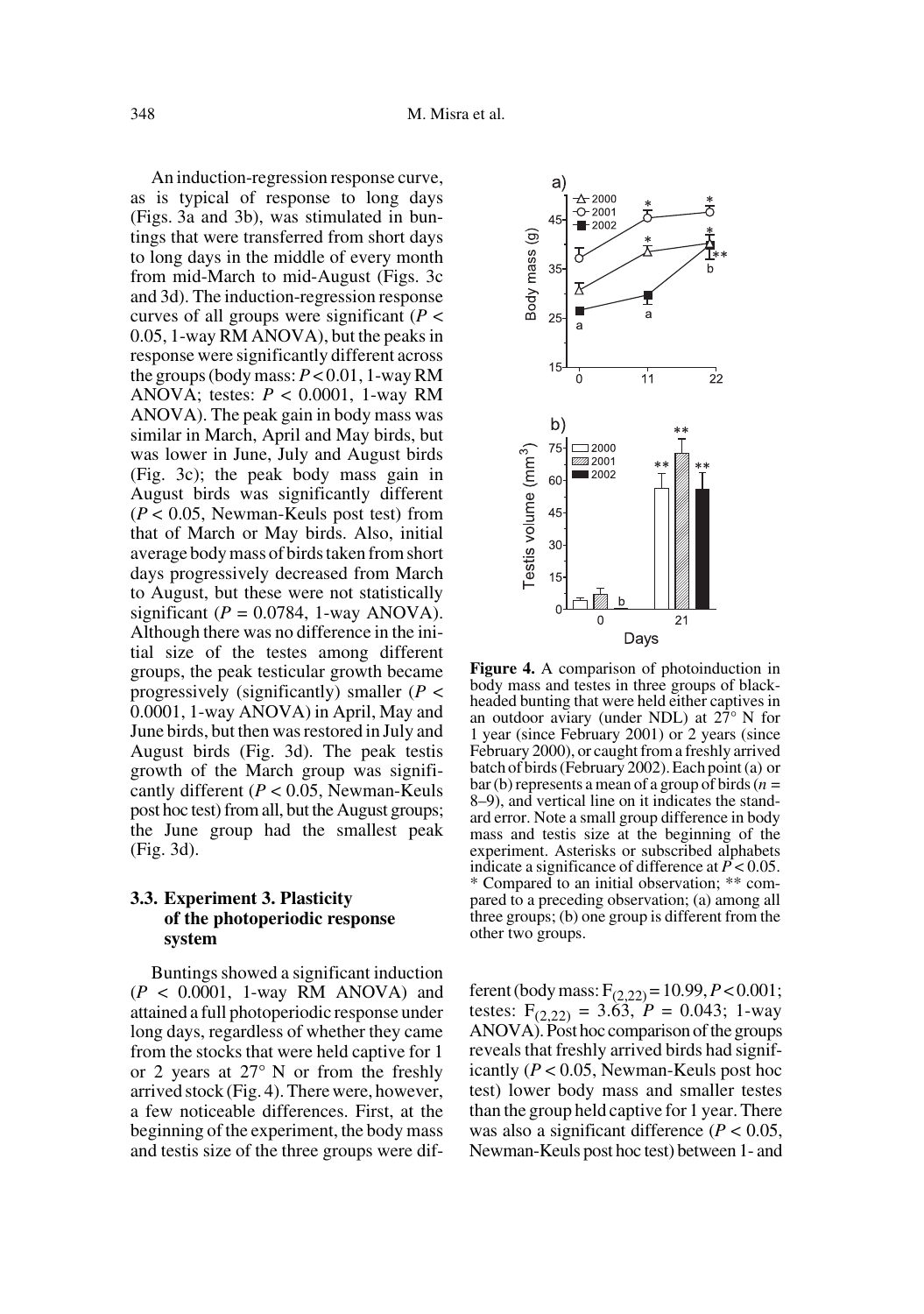2-year captives in body mass, but not in testis size (Figs. 4a and 4b). Compared to the newly arrived birds, the body mass was higher and the testes were larger in the group held captive for 2 years, but the means were not significantly different. Second, the rate of photoperiodic induction of body mass gain was different between captives and freshly arrived birds during the first and second halves of the experiment. In the first half of the experiment (day 0 to day 11), the gain in body mass was  $23.70 \pm$ 4.36%  $(n = 9)$  and  $26.50 \pm 4.31$ %  $(n = 8)$  in 1- and 2-year captive birds, respectively, compared to  $11.20 \pm 5.28\%$  (*n* = 8) in newly arrived birds. But, in the second half of the experiment (day 12–day 22), captives further gained only a little body mass  $($   $\sim$  4 to 7%), but new birds gained much greater body mass  $($   $\sim$  38%), compensating for the smaller gain in the first half of the experiment. At the end of the experiment, gain in body mass among the different groups was as follows:  $33.10 \pm 7.91\%$  (2 year captives, *n* = 8), 27.70 ± 5.74% (1 year captives, *n* = 9) and  $49.80 \pm 10.16\%$  (fresh birds,  $n = 8$ ). Thus, all the three groups had fully responded, but because of higher initial values 1-year captives appeared to have greater body mass and larger testes (Fig. 4).

#### **4. DISCUSSION**

Seasonality in reproduction, represented by the initiation-termination-reinitiation of physiological processes, is regulated by two mechanisms. One is photoperiodism, in which environmental photoperiod times the component events of seasonality. The other is circannual rhythm generation, in which a self-sustained endogenous rhythmicity of ca. 1-year times these component events. These two mechanisms may not be mutually exclusive and, in fact, might interact closely, albeit in a species-specific manner. However, several studies support an alternative proposition, that photoperiodism and circannual rhythm generation evolved as separate mechanisms. For example,

(1) post-reproductive photorefractoriness is maintained, and so a second testicular cycle is not initiated, in the white crowned sparrows as long as they are kept on long days [26], and (2) circannual rhythm is expressed in low-latitude and equatorial species that are considered usually as non-photoperiodic [20, 21]. Our current findings should be viewed against this background. First, we established that seasonality in the blackheaded bunting is regulated by a dynamic photoperiodic response system (experiment 1; Fig. 2). Second, our data indicate the probability of an endogenous seasonal rhythm underlying the photoperiodism in this species (experiment 2; Fig. 3). Third, we provide evidence (experiment 3; Fig. 4) that the photoperiodic program of the bunting is flexible enough to produce a complete response (initiation-termination-reinitiation) cycle at a relatively lower amplitude daynight cycle of 27° N (Fig. 1).

The results from experiment 1 are consistent with previous findings on this [12] and other species ([13, 15]; see reviews [7, 23]), and suggest that the blackheaded bunting possesses a highly dynamic photoperiodic response system, which can selectively respond to externally imposed environmental light conditions. The following observations are of interest. (1) Regulation of body mass and testes appear to be two separate photoperiodic phenomena with different thresholds, as argued earlier [27]. An 11.5L photoperiod produces maximal, albeit at the slower rate, body mass gain, but only half-maximal testis growth (Figs. 2a and 2b). Such a response-specific photoperiodism could be adaptive, since in nature the fattening and gain in body mass, which are critical to spring migration, precedes the time of testis recrudescence [28]. (2) Light intensity influences the threshold photoperiod; a 13L photoperiod at 50 lux induces only half-maximal photoperiodic induction and does so more slowly (Figs. 2c and 2d). This is consistent with the results of Bentley et al. [16] on European starlings which show that lower intensities proportionally decrease the perception of the length of day.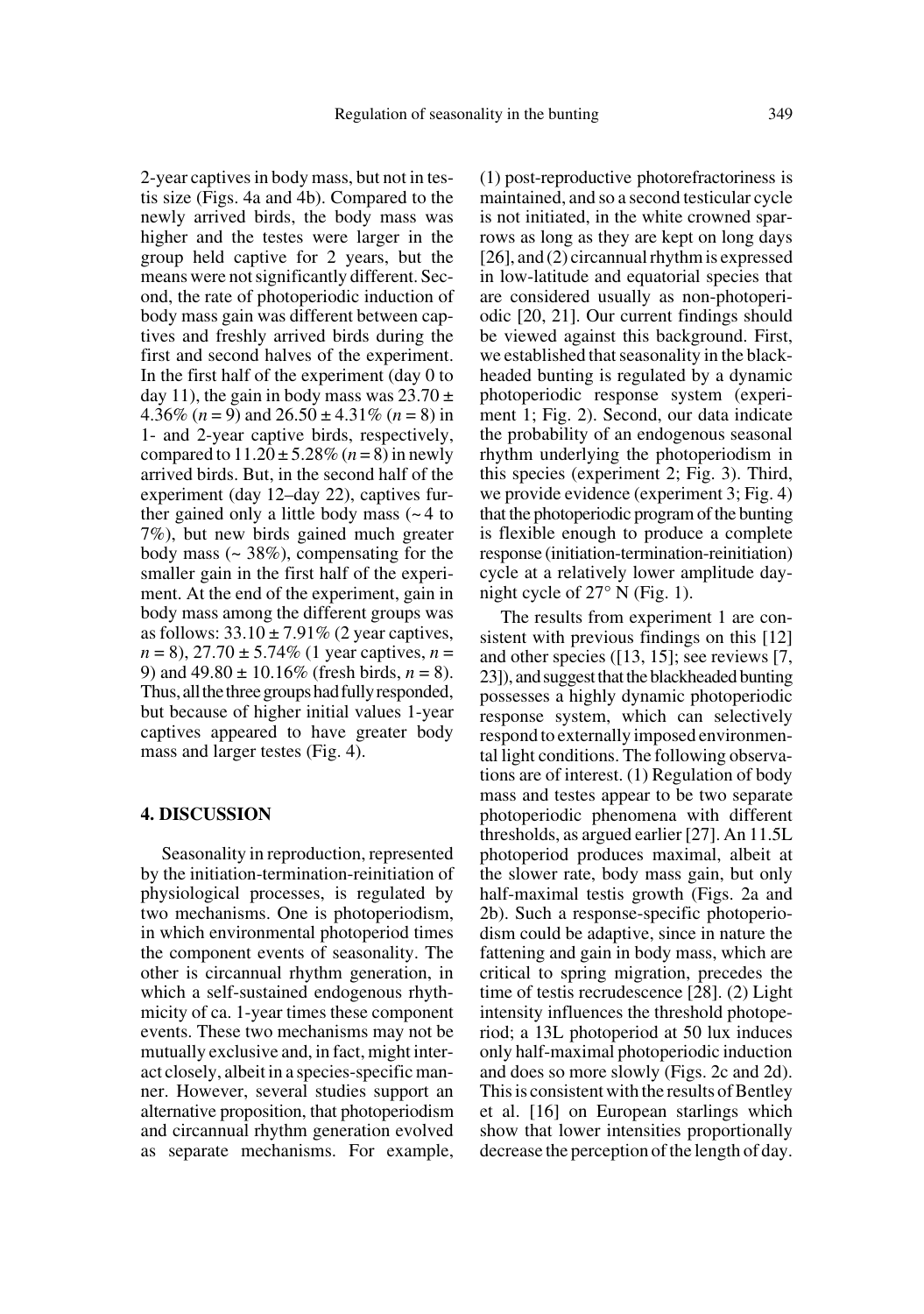(3) The relationship between the strength of photoperiodic stimulus and photoinduction is not linear. For example, exposure to 1000 lux did not result in greater photoinduction. The mean peak testis size in buntings exposed to 1000 lux was in fact slightly smaller than that from the other three groups (Figs. 2c and 2d), which may indicate that a 1000-lux light intensity in our photoperiodic chambers was somewhat stressful. This might appear surprising when diurnal buntings may be exposed to many thousand of lux during a normal sunny day. However, in nature birds are never exposed continuously to a 1000-lux light intensity. For most of the day, they usually inhabit shade areas (e.g. forest canopies) where they receive natural light at intensities reduced many folds on a log-scale. Interestingly though, this "unnaturalness" of reduced light intensity underneath shade corresponds to that provided in the laboratory by cool white fluorescent lamps [29]. (4) The amplitude of the photoperiodic cycle determines the magnitude of response, but does not change the shape of the induction-regression response curve. Regardless of the length of the light period, the timing of the peak (the highest point in the curve supported by another observation on either side) was similar in all the treatments (Fig. 2). The inductionregression response curve for body mass of birds under 400 lux was slightly different. Possibly, a 13L:11D photoperiod at 400 lux provided the best-suited lighting conditions in our experimental facility.

Experiment 2 provides an interesting insight into the responsivity of the avian photoperiodic system. Typically, a long day species undergoes post-induction spontaneous regression (Figs. 3a and 3b). If the photoperiodic induction must precede spontaneous regression and loss of photoresponsivity (photorefractoriness), then birds exposed to non-inductive short days will never show a decrease or loss in the photoresponsivity (Figs. 3a and 3b). This proposition completely discounts the existence of an endogenous seasonal rhythm of photosensitivity. However, supposing that there is such an endogenous seasonal rhythm, the photoperiodic induction in birds that were maintained on non-inductive short days should vary, depending on the time of the year when they were exposed to long days. In experiment 2, our lighting protocol enabled us to test the probability of an endogenous rhythmicity underlying photoperiodism in the blackheaded bunting. Figures 3c and 3d show a progressive decline in the magnitude of photoperiodic induction in both the body mass and the testes, and a restoration of the peak testicular response in July and August. Restoration of the testicular response indicates the regaining of full photosensitivity, and this is in conformity with the evidence that short days recover photosensitivity in long day refractory birds [5, 23]. A difference in the trend of response between body mass and testes reinforces the argument of difference in the photoperiodic strategies between these two physiological functions.

Since the lower responses in experiment 2 coincide with the months of higher temperature, it is logical to argue that higher temperatures result in higher concentrations of prolactin [30], and high prolactin levels inhibit testis recrudescence since prolactin is antigonadal in the blackheaded bunting [31]. We cannot discount completely the influence of such an endocrine negative feedback driven by prolactin on photoperiodic induction in the absence of a strict temperature control in these experiments. But, we are reluctant to accept such a proposition in view of the fact that temperature variation during the entire experimental period was only about 3 °C, the reduction in the magnitude of testis response was not necessarily limited to months with higher range of temperatures, and the testicular response was restored in July and August when temperature was still high (Fig. 1). In view of these results, however, the magnitude of photoperiodic induction under the lighting conditions of experiment 1 could be assumed to have been greater, since it began on short-day pretreated birds in June when responsivity appears to be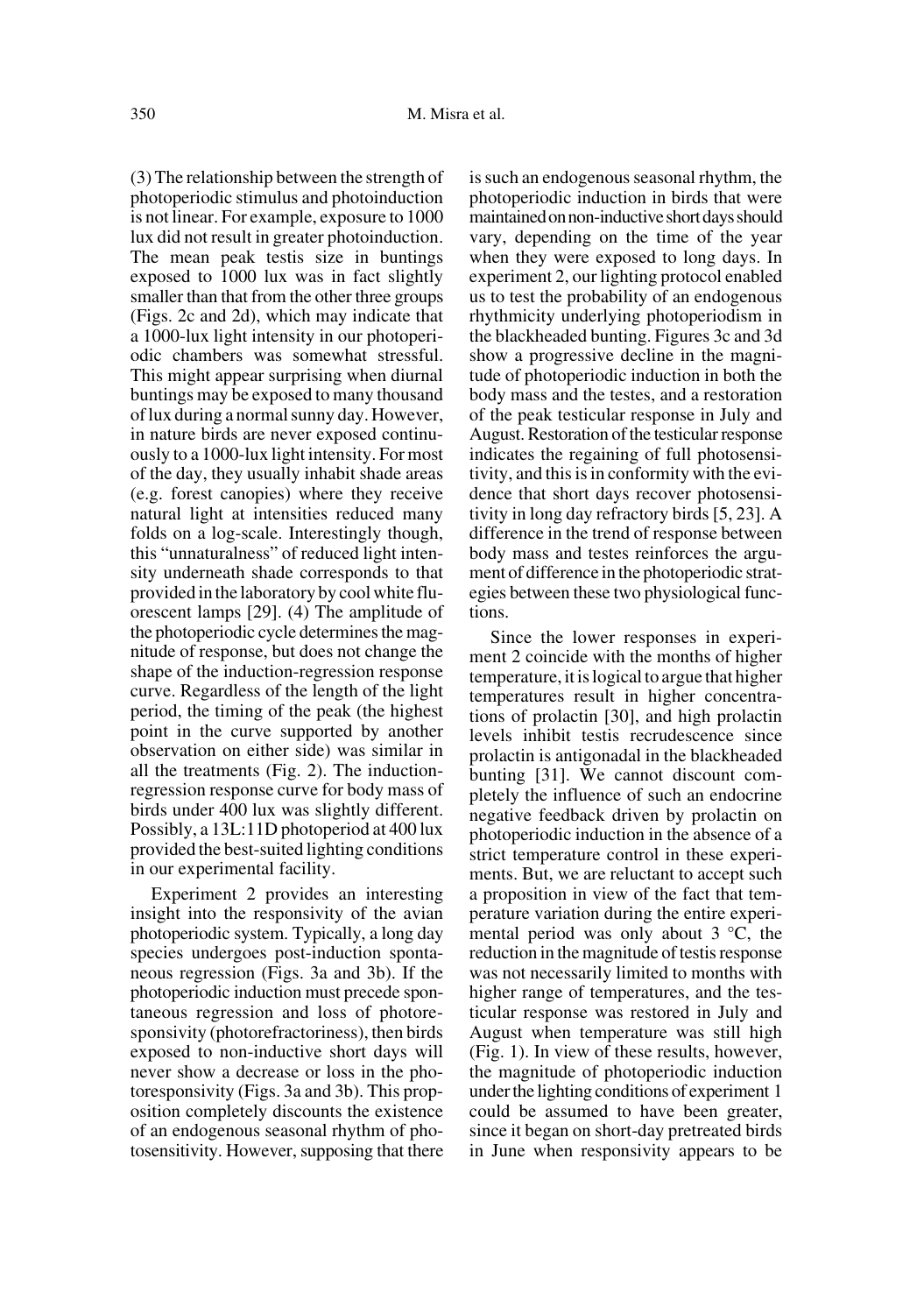slightly compromised. However, the conclusions drawn from experiment 1, which are based on comparisons between groups having identical photoperiodic history, will remain unchanged.

A similar photoperiodic induction among the three groups of buntings from experiment 3 (Fig. 4) suggests that annual variations in day length at 27° N, which is lower in amplitude by about 2 h than that of the breeding grounds (Fig. 1), were sufficient to regulate seasonality (initiation-termination-reinitiation) in body mass and testes of blackheaded buntings. Such plasticity of the photoperiodic response system appears adaptive since buntings migrate along different latitudes twice a year, and stay for 3–6 months at two different latitudes [32] (Fig. 1). However, we noticed a difference in the body mass and testis size among three groups when we exposed them to long days; the body mass was higher and testes were larger in captives than in newly arrived birds. We do not know precisely the reason for this difference, but can offer some plausible explanations. One explanation is that birds held captive at 27° N advanced their photosensitivity cycle, resulting in initiation of photoperiodic events in response to increasing photoperiods earlier than the newly arrived ones. This is supported by the observation that under 16L:8D, most of the gain in body mass in captives occurred in the first half of the experiment, and most of the gain in body mass in newly arrived birds occurred in the second half of the experiment (Fig. 4a). Clearly, the mechanisms underlying photoinduction were set in motion in captives at the time of their exposure to 16L:8D. Another explanation is that the energy spent during migration by newly arrived birds delayed the photoinduction. We know food-deprivation, which tends to lower energy supply, compromises photoperiodic induction in the blackheaded bunting [26]. Finally, the difference in response was because newly arrived birds were probably the first-year adults. It is known that age does have an effect on testicular size and the testicular cycle [33].

In summary, our findings suggest that the blackheaded bunting has its own endogenous timing program, which is regulated by the photoperiod. The photoperiodic programs of buntings are flexible enough to accommodate variations in the amplitude of environmental cycles. The mechanisms of photoperiodism and circannual rhythm generation appear to be mutually inclusive, and photoperiodism is dominant in species like blackheaded bunting which experiences distinct photoperiodic cycles in nature. Furthermore, photoperiodism appears to be evolved independently of the evolution of migration in this species.

#### **ACKNOWLEDGEMENTS**

Financial assistance from a generous grant support by the Department of Science and Technology to VK is gratefully acknowledged.

#### **REFERENCES**

- [1] Rowan W. Relation of light to bird migration and developmental changes. Nature 1925, 115: 494–495.
- [2] Murton RK, Westwood NJ. Avian breeding cycles. Clarendon Press, Oxford, 1977.
- Follett BK. Birds. In: Lamming GE (Ed), Marshall's physiology of reproduction, Churchill Livingstone, Edinburgh, 1984, p 283–290.
- [4] Wingfield JC, Farner DS. Endocrinology of reproduction in wild species. In: Avian Biology, Vol. IX, Academic Press, 1993, p 163– 277.
- [5] Kumar V. Photoperiodism in higher vertebrates – An adaptive strategy in temporal environment. Indian J Exp Biol 1997, 35: 427–437.
- [6] Gwinner E, Hau M. The pineal gland, circadian rhythms and photoperiodism. In: Whittow GC (Ed), Sturkie's avian physiology, 5th ed, Academic Press, New York, 2000, p 557–568.
- [7] Dawson A, King VM, Bentley GE, Ball GF. Photoperiodic control of seasonality in birds. J Biol Rhythms 2001, 16: 365–380.
- [8] Deviche P, Small T. Photoperiodic control of seasonal reproduction: neuroendocrine mechanisms and adaptations. In: Dawson A, Chaturvedi CM (Eds), Avian endocrinology,